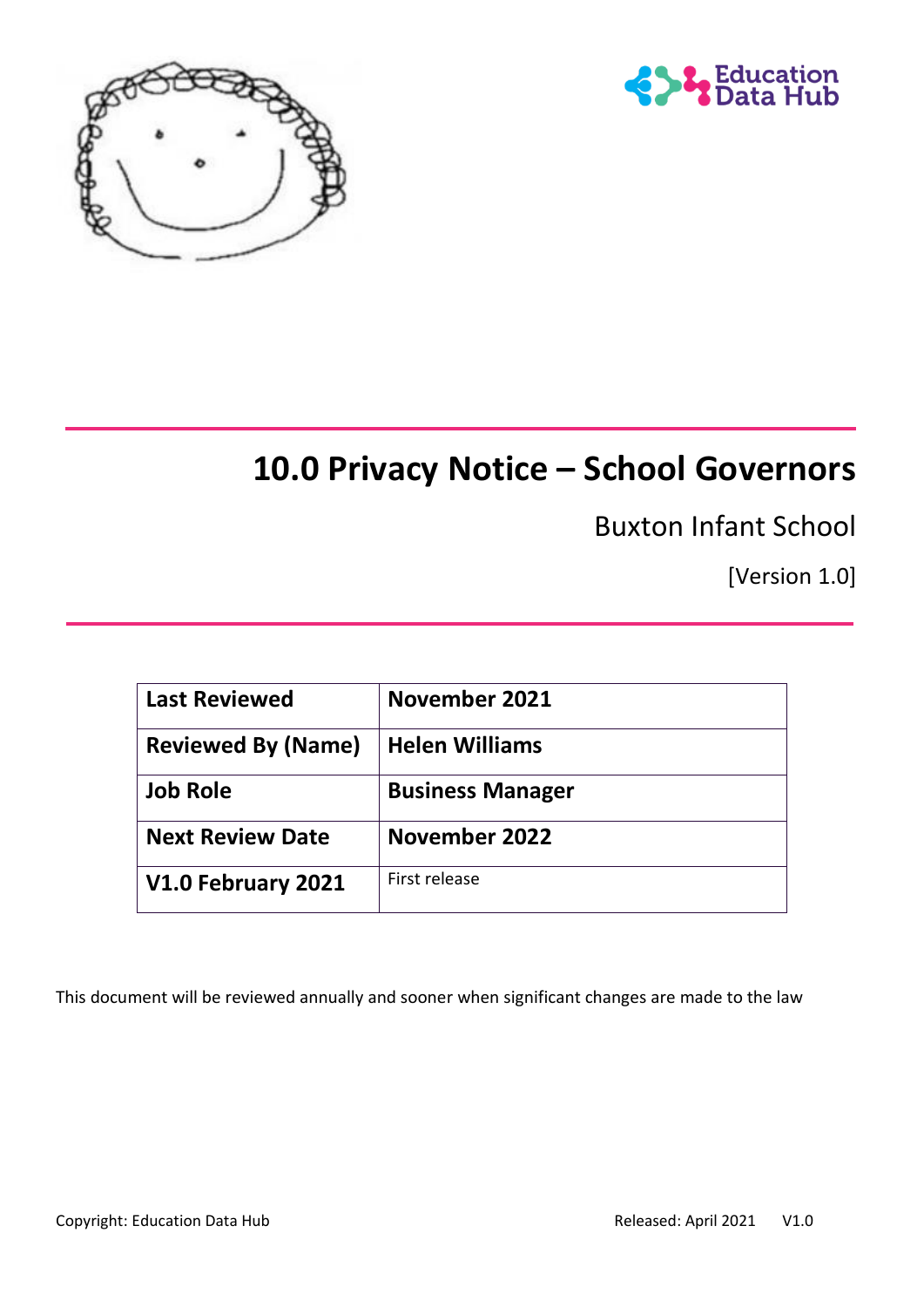#### **Contents**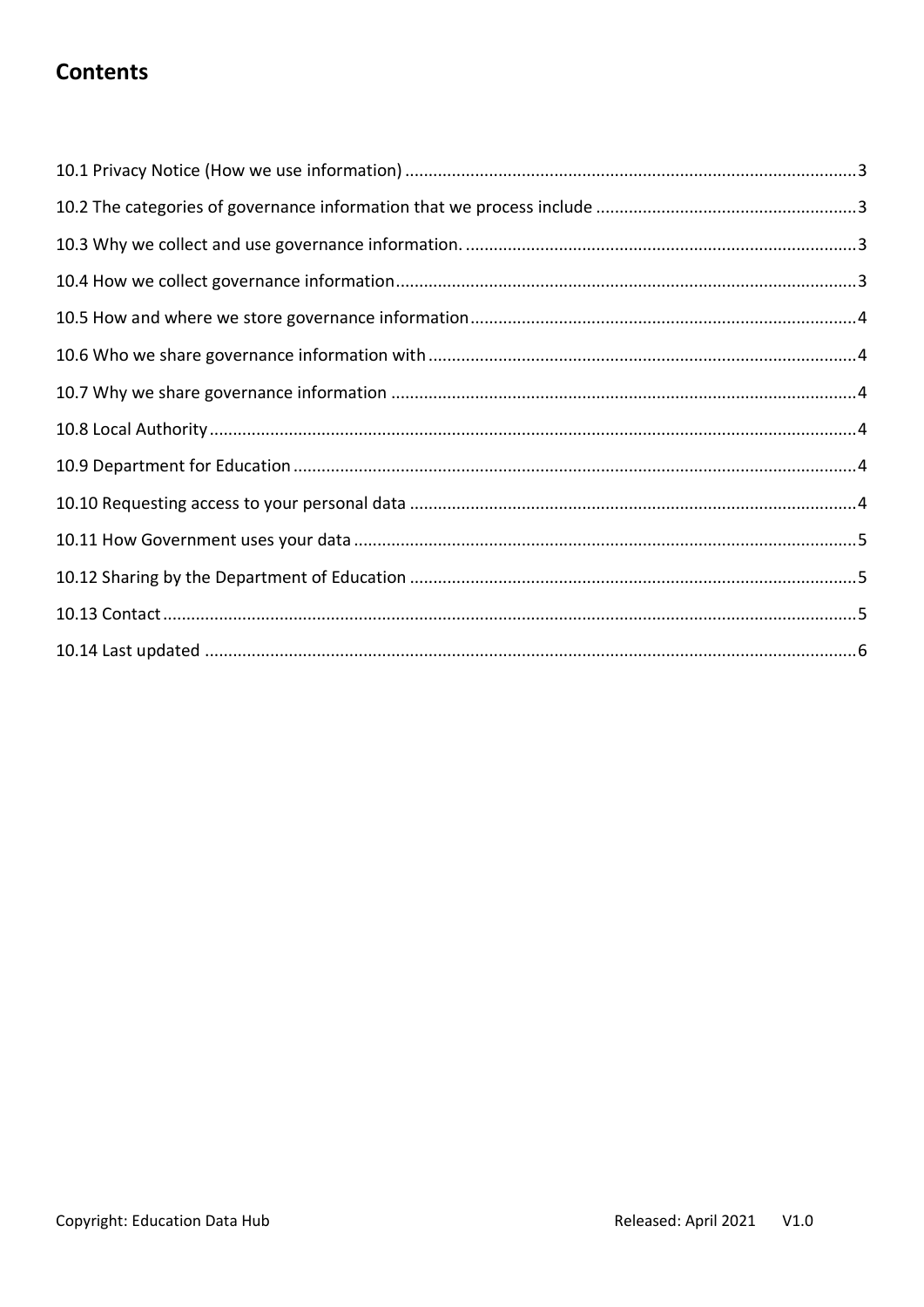# <span id="page-2-0"></span>10.1 Privacy Notice (How we use information)

Buxton Infant School collect, hold, use and share information about our workforce. This is known as "personal data" and you have rights around that data, including knowing how and why we are processing the data. "Processing" data means from collecting, storing, using, sharing and disposing of it. We collect, hold and share personal information on the School Governors.

# <span id="page-2-1"></span>10.2 The categories of governance information that we process include

- Personal identifiers, contacts and characteristics (such as name, date of birth, contact details, address and photograph)
- Governance details (such as role, start and end dates)
- information about medical or health conditions, including whether you have a disability for which the school needs to make reasonable adjustments

### <span id="page-2-2"></span>10.3 Why we collect and use governance information.

The personal data collected is essential, in order for the school to fulfil their official functions and meet legal requirements.

We collect and use governance information, for the following purposes:

- a) to meet the statutory duties placed upon us
- b) facilitate safer recruitment (e.g. by carrying out criminal records checks)
- c) to help us to deliver our responsibilities to our school community
- d) to communicate with our Governing body
- e) to inform the school community of the identity of the individuals who comprise the Governing body
- f) photographic images for identification purposes (safeguarding and identifying Governors to our parents and pupils), and celebration purposes (to record school events)

Under the General Data Protection Regulation (GDPR), the legal basis we rely on for processing personal information for general purposes are:

- Article 6(a) Consent (for any processing which does not fall into the bases detail within this section below)
- Article 6(c) Compliance and Legal Obligation
- Article 6(e) Public Interest

All maintained school governing bodies, under section 538 of the Education Act 1996 and academy trusts, under Academies Financial Handbook have a legal duty to provide the governance information as detailed above.

In addition, we rely on GDPR Article 9 and the Data Protection Act 2018 Schedule 1 Part 1 and Part 2 concerning any special category data (personal data that needs more protection because it is sensitive). Please refer to our Special Category Data Policy document for full details of these lawful bases for processing this data.

#### <span id="page-2-3"></span>10.4 How we collect governance information

Copyright: Education Data Hub Released: April 2021 V1.0 We collect personal information via this information in a variety of ways. For example, data is collected through application forms, obtained from your passport or other identity documents such as your driving licence, from forms completed by you at the start of or during your term as a Governor, from correspondence with you, or through interviews, meetings or other assessments, images provided by you or taken using school photographic equipment, local authorities, the NHS, the Police, the Disclosure and Barring Service and the Department for Education.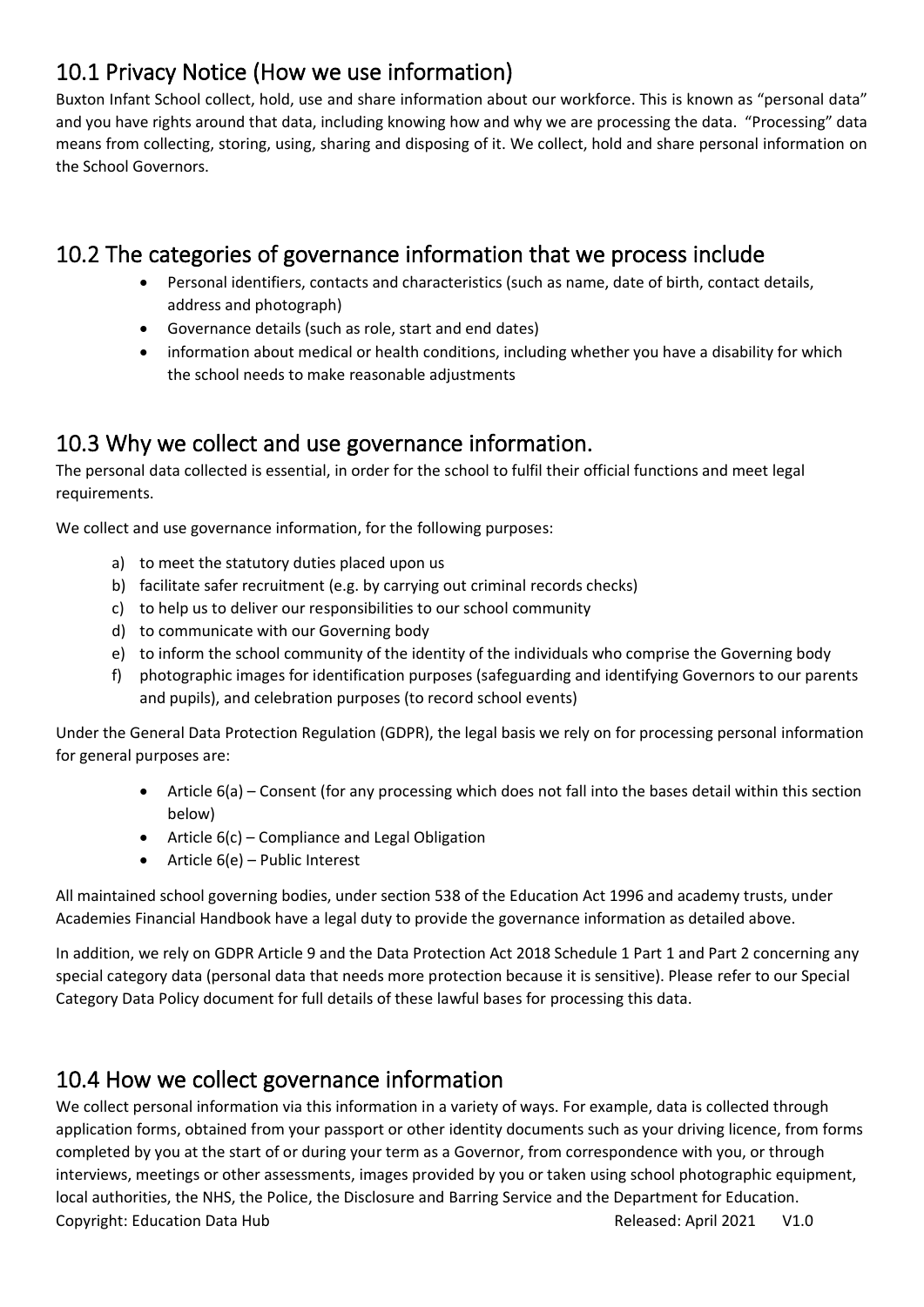Governance data is essential for the school's operational use. Whilst the majority of personal information you provide to us is mandatory, some of it may be requested on a voluntary basis. In order to comply with GDPR, we will inform you at the point of collection, whether you are required to provide certain information to us or if you have a choice in this.

### <span id="page-3-0"></span>10.5 How and where we store governance information

We securely store workforce information on the School's IT network (hosted by Microsoft Office 365). Secure storage is provided for paper based records. We hold data securely for the set amount of time shown in our data retention schedule. For more information on our data retention schedule and how we keep your data safe, please visit:

[https://www.buxton-inf.derbyshire.sch.uk/?page\\_id=2050](https://www.buxton-inf.derbyshire.sch.uk/?page_id=2050)

### <span id="page-3-1"></span>10.6 Who we share governance information with

We routinely share this information with:

- Our Local Authority
- The Department for Education
- Our Governing Body
- The Disclosure and Barring Service
- Our school community (via the school website)

# <span id="page-3-2"></span>10.7 Why we share governance information

We do not share information about our workforce members with anyone without consent unless the law and our policies allow us to do so.

# <span id="page-3-3"></span>10.8 Local Authority

Where we are required to share information about school governance with our Local Authority we do so under the terms of a Data Sharing Agreement viewable at [https://schoolsnet.derbyshire.gov.uk/administration-services-and](https://schoolsnet.derbyshire.gov.uk/administration-services-and-support/information-governance/information-sharing.aspx)[support/information-governance/information-sharing.aspx](https://schoolsnet.derbyshire.gov.uk/administration-services-and-support/information-governance/information-sharing.aspx)

## <span id="page-3-4"></span>10.9 Department for Education

We share personal data with the Department for Education (DfE) on a statutory basis. We are required to share information about our governors with the Department for Education (DfE) under Section 538 of the Education Act 1996.

# <span id="page-3-5"></span>10.10 Requesting access to your personal data

Under data protection legislation, you have the right to request access to information about you that we hold. To make a request for your personal information, contact the School Office, the Headteacher or the Data Protection Officer.

You also have the right to:

be informed about the collection and use of your personal data.

Copyright: Education Data Hub **Contract Contract Contract Contract Contract** Released: April 2021 V1.0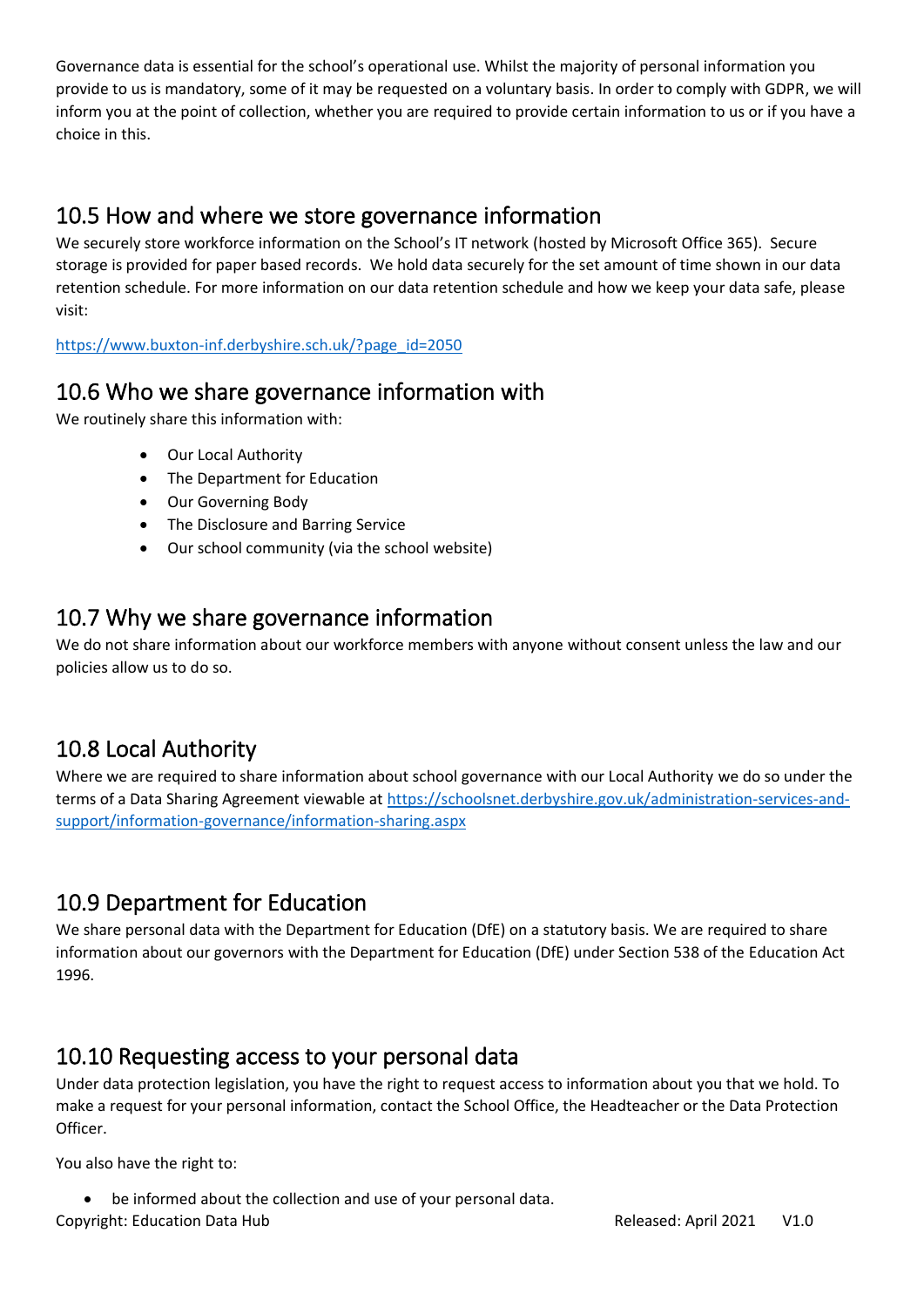- rectification, i.e. to have inaccurate personal data rectified, or completed if it is incomplete.
- erasure, often known as the 'right to be forgotten'; however, this does not apply where, amongst other things, processing is necessary to comply with a legal obligation.
- restrict processing, although, as above this is a limited right.
- object; though other than for marketing purposes, this is also limited as above.
- Where we rely on your consent to process your data, you have the right to revoke that consent.
- You also have rights in relation to automated decision making and profiling, though these are not currently relevant
- Finally, the right to seek redress, either through the ICO, or through the courts

#### <span id="page-4-0"></span>10.11 How Government uses your data

The governance data that we lawfully share with the DfE via Get Information About Schools ( [https://get](https://get-information-schools.service.gov.uk/)[information-schools.service.gov.uk/](https://get-information-schools.service.gov.uk/) ) :

- will increase the transparency of governance arrangements
- will enable maintained schools and academy trusts and the department to identify more quickly and accurately individuals who are involved in governance and who govern in more than one context
- allows the department to be able to uniquely identify an individual and in a small number of cases conduct checks to confirm their suitability for this important and influential role.

**Note:** Some of these personal data items are not publicly available and are encrypted within the GIAS system. Access is restricted to a small number of DfE staff who need to see it in order to fulfil their official duties. The information is for internal purposes only and not shared beyond the department, unless law allows it.

### <span id="page-4-1"></span>10.12 Sharing by the Department of Education

The Department for Education (DfE) collects personal data from educational settings and local authorities. We are required to share information about individuals in governance roles with the Department for Education (DfE), under

All data is entered manually on the GIAS system and held by DfE under a combination of software and hardware controls which meet the current government security policy framework.

To find out more about the data collection requirements placed on us by the Government and the Department for Education including the data that we share with them, go t[o www.gov.uk/government/news/national-database-of](http://www.gov.uk/government/news/national-database-of-governors)[governors.](http://www.gov.uk/government/news/national-database-of-governors)

#### <span id="page-4-2"></span>10.13 Contact

If you have any concern about the way we are collecting or using your personal data, would like to exercise your rights, or you would like to discuss anything in this privacy notice, we ask that you raise your concern with us in the first instance.

Please contact the School Office, Headteacher or School Data Protection Officer:

| <b>Data Protection Officer</b> | Laura Bowers/Helen Williams       |
|--------------------------------|-----------------------------------|
| <b>DPO Email:</b>              | gdpr@buxton-inf.derbyshire.sch.uk |
| <b>DPO Phone:</b>              | 01298 26660/01298 22499           |
| <b>DPO Address:</b>            | Hardwick Square, Buxton, SK17 6QB |

Copyright: Education Data Hub **Contract Contract Contract Contract Contract** Released: April 2021 V1.0